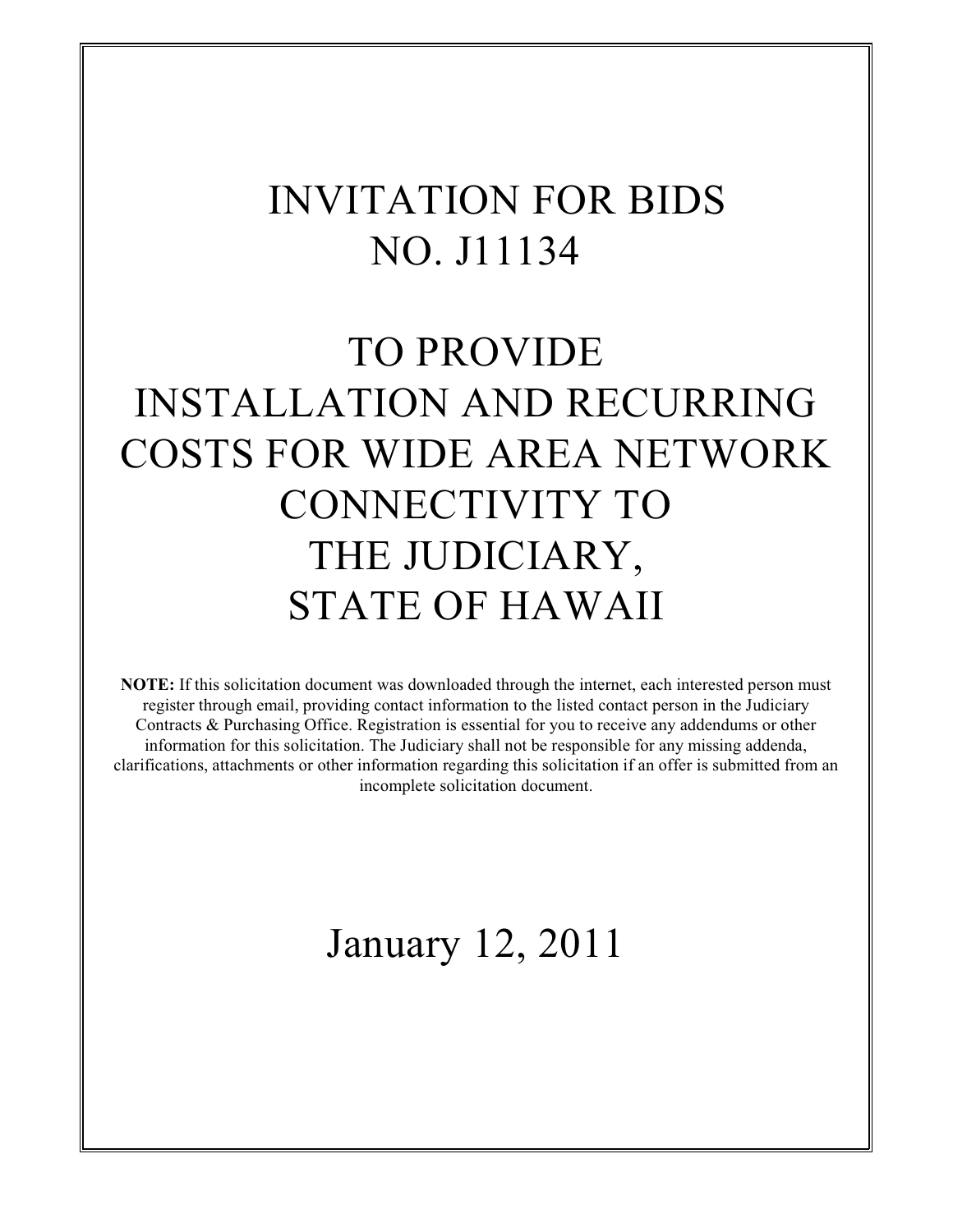#### **NOTICE TO OFFERORS**

This solicitation is provided to you for information purposes. If interested in responding to this solicitation, you may choose to submit your offer on the downloaded document provided. **You must register** your company by fax or e-mail for this specific solicitation. If you do not register your company, you will not receive addenda, if any, and your offer **may be** rejected and not considered for award.

#### **Registration or Request for Copy of Solicitation**

| <b>Submit FAX or E-MAIL to:</b> FAX No.: |                 | $(808)$ 538-5802                   |
|------------------------------------------|-----------------|------------------------------------|
|                                          | E-mail Address: | ionathan.h.wong@courts.state.hi.us |

#### **Provide the following information:**

Name of Company • Mailing Address • Name of Contact Person

 $\overline{a}$ 

- 
- 
- 
- Telephone Number FAX number E-mail Address
	- Solicitation Number Fedex (or equivalent) account number (document will be sent by U.S. Postal Service first class mail if this is not provided)

#### THE JUDICIARY, STATE OF HAWAII HONOLULU, HAWAII INVITATION FOR BIDS NO. J11134

January 12, 2011

# Sealed Offers TO PROVIDE INSTALLATION AND RECURRING COSTS FOR WIDE AREA NETWORK CONNECTIVITY TO THE JUDICIARY, STATE OF HAWAII, will be received at:

The Judiciary, State of Hawaii Financial Services Division Kauikeaouli Hale 1111 Alakea Street, 6th Floor Honolulu, Hawaii 96813-2807

#### up to and will be **opened at February 17, 2011, 2:00 P.M. HST**,

Offers received after the date and time specified above or at a location other than the location specified above will not be considered. All proposals must be made on forms obtainable at the aforesaid place or from our web site at http://www.courts.state.hi.us under "General Information / Business with the Judiciary" and must be in accordance with the accompanying instructions.

The Judiciary will conduct a Vendors Meeting on January 24, 2011, 2:00 p.m. in the Information Technology and Communications Division, 1111 Alakea St., 9<sup>th</sup> Floor, Honolulu, HI.

Questions relating to the technical aspects of this Invitation For Bid may be directed to Richard Murakami of the Judiciary Information Technology and Communications Division at (808) 538-5314, FAX (808) 538-5377, email richard.h.murakami@courts.state.hi.us ; other questions may be directed to Jonathan Wong in the Contracts & Purchasing Office, at (808) 538-5805, FAX (808) 538-5802, email jonathan.h.wong@courts.state.hi.us.

> Janell Kim Financial Services Administrator

(Judiciary & SPO Websites: January 12, 2011)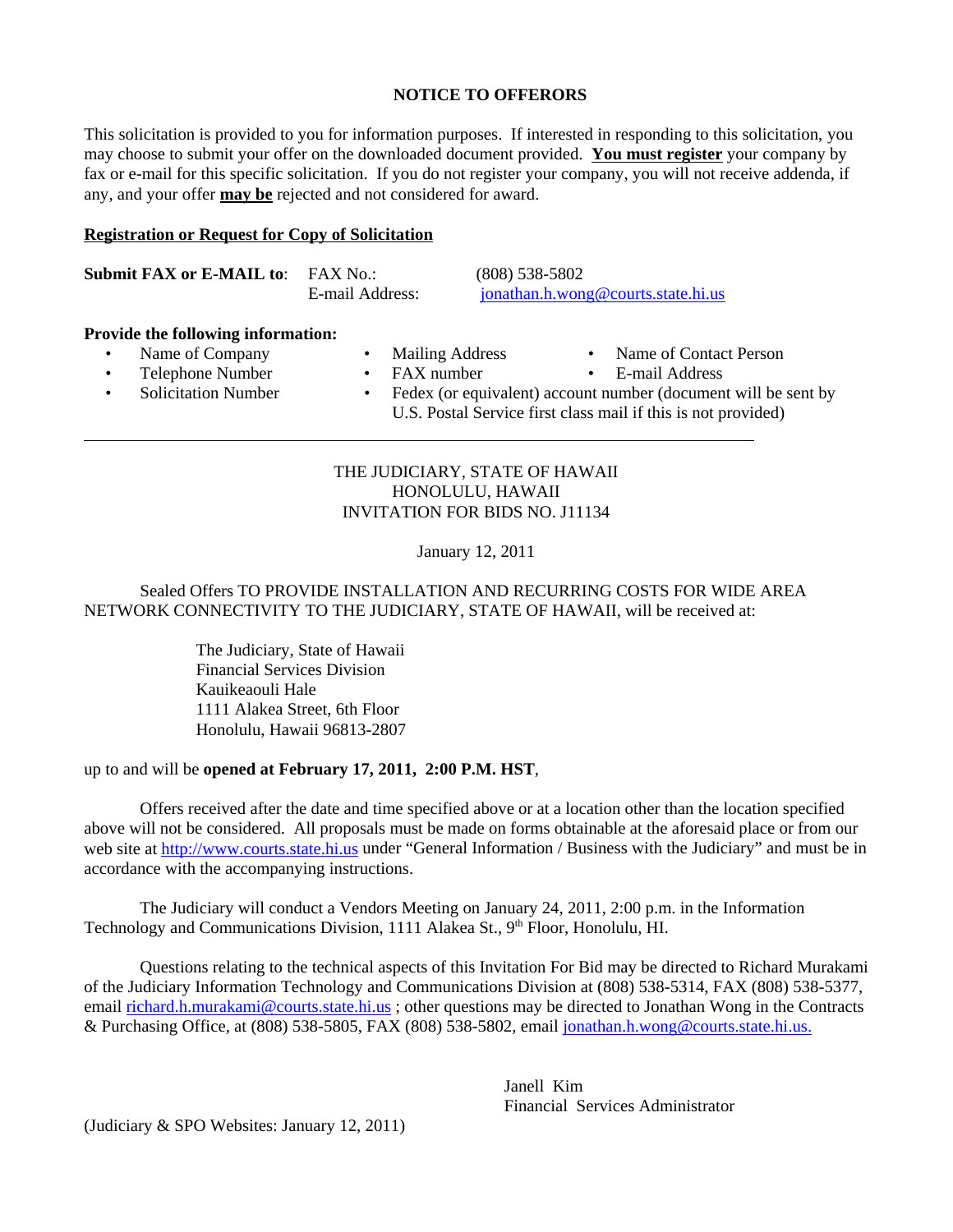# **INVITATION FOR BIDS NO. J11134 TO PROVIDE INSTALLATION AND RECURRING COSTS FOR WIDE AREA NETWORK CONNECTIVITY TO THE JUDICIARY, STATE OF HAWAII**

#### **TABLE OF CONTENTS**

| 1.1  |                                                            |  |
|------|------------------------------------------------------------|--|
| 1.2  |                                                            |  |
|      |                                                            |  |
| 2.1  |                                                            |  |
| 2.2  |                                                            |  |
| 2.3  |                                                            |  |
|      |                                                            |  |
| 3.1  |                                                            |  |
| 3.2  |                                                            |  |
| 3.3  |                                                            |  |
| 3.4  |                                                            |  |
| 3.5  |                                                            |  |
| 3.6  |                                                            |  |
| 3.7  |                                                            |  |
| 3.8  |                                                            |  |
| 3.9  |                                                            |  |
| 3.10 |                                                            |  |
| 3.11 |                                                            |  |
| 3.12 |                                                            |  |
| 3.13 |                                                            |  |
| 3.14 |                                                            |  |
| 3.15 |                                                            |  |
| 3.16 |                                                            |  |
| 3.17 |                                                            |  |
| 3.18 | CAMPAIGN CONTRIBUTIONS BY STATE AND COUNTY CONTRACTORS 3-8 |  |
| 3.19 |                                                            |  |
| 3.20 |                                                            |  |
|      |                                                            |  |

#### SECTION FIVE - ATTACHMENTS

GENERAL CONDITIONS PROCEDURAL REQUIREMENTS PUBLICATION 1, INFORMATION ON TAXES TAX CLEARANCE APPLICATION CERTIFICATE OF COMPLIANCE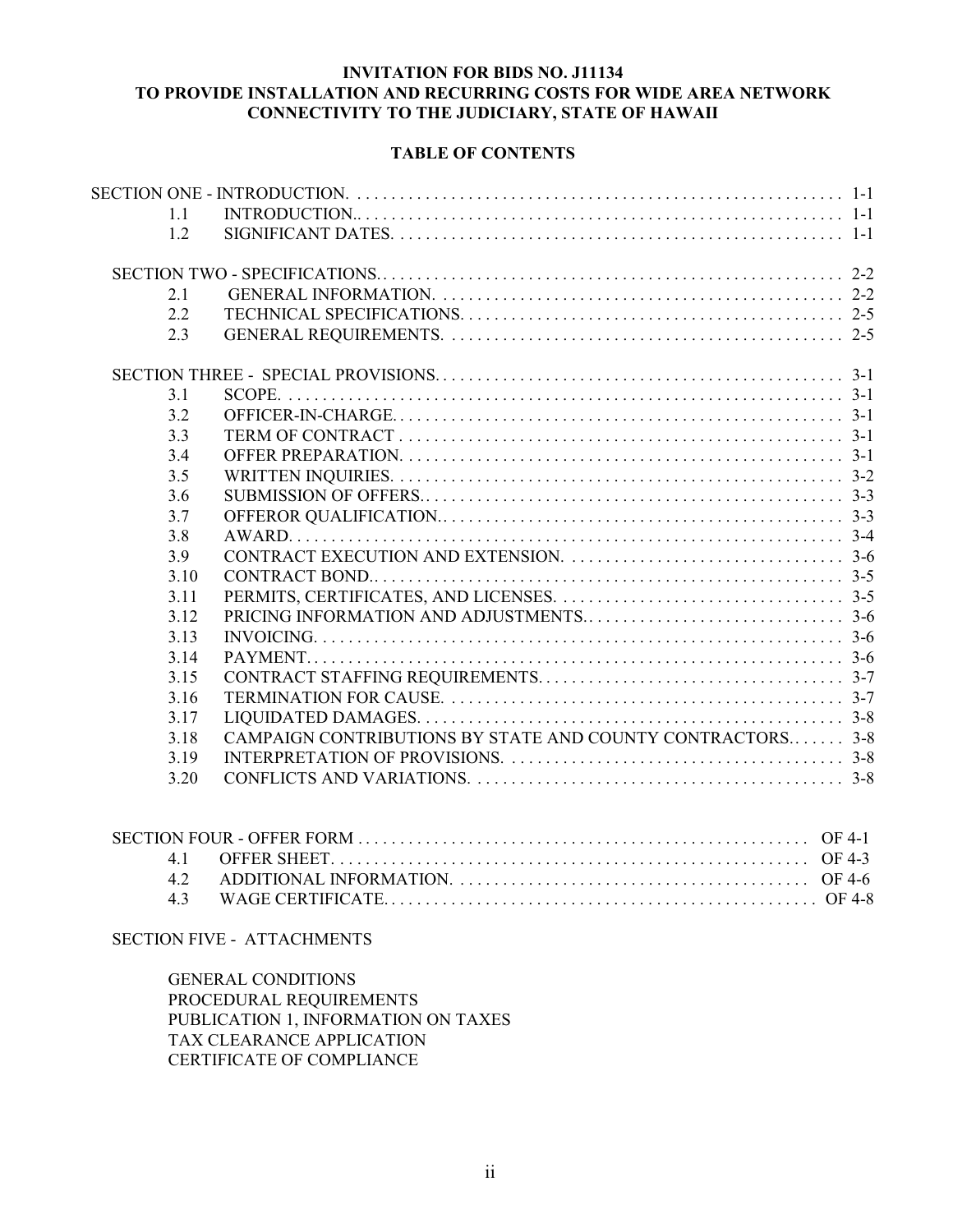#### **INVITATION FOR BIDS NO. J11134 TO PROVIDE INSTALLATION AND RECURRING COSTS FOR WIDE AREA NETWORK CONNECTIVITY TO THE JUDICIARY, STATE OF HAWAII**

#### **SECTION ONE - INTRODUCTION AND BACKGROUND**

#### **1.1 INTRODUCTION AND BACKGROUND**

The Judiciary, State of Hawaii invites your company to submit a written bid to Provide Installation and Recurring Costs For Wide Area Network Connectivity to the staff of its Information Technology & Communications Division (ITCD), Telecommunication Services Branch.

ITCD is a central agency responsible for servicing the information technology needs of the Judiciary - State of Hawaii. The statewide court system includes the islands of Hawaii, Maui, Lanai, Molokai, Oahu, and Kauai with multiple sites on the majority of them. The supported applications range from basic office automation functions like word processing, e-mail, and electronic spreadsheets, to large, complex case management systems. The computer hardware required to run these applications also falls under the purview of ITCD and is equally diverse with hardware platforms running the gamut from mainframe to mini to microcomputer workstations and servers.

The division maintains a helpdesk to support end users and also has the responsibility for ensuring the on-going, day-to-day operations of the computer hardware required to run the various applications. This includes the underlying telecommunications network. The division also provides software modification and maintenance services for the larger, centralized applications systems.

The Telecommunication Services Branch handles the telecommunications portion of the division's responsibilities. In addition to the consultation, installation, and maintenance services for the Wide and Local Area Networks, network cabling, traditional data processing services, the branch provides similar services for the Judiciary's Cisco Call Manager telephone system.

#### **1.2 SIGNIFICANT DATES**

| Advertisement                 | January 12, 2011                                                                       |
|-------------------------------|----------------------------------------------------------------------------------------|
| <b>Vendors Meeting</b>        | 2:00 p.m., HST, January 24, 2011<br>1111 Alakea Street 9th Floor, ITCD Conference Room |
| Site Surveys                  | January 25, 2011 thru February 3, 2011                                                 |
| Deadline for Questions        | February 7, 2011                                                                       |
| Response to Written Questions | February 10, 2011                                                                      |
| <b>OFFERS DUE</b>             | 2:00 p.m. HST, February 17, 2011                                                       |
| Tentative Notice of Award     | February 23, 2011                                                                      |
| Tentative Notice to Proceed   | March 1, 2011                                                                          |
| Cutover/Go-Live Date          | July 1, 2011                                                                           |

#### **END OF SECTION ONE**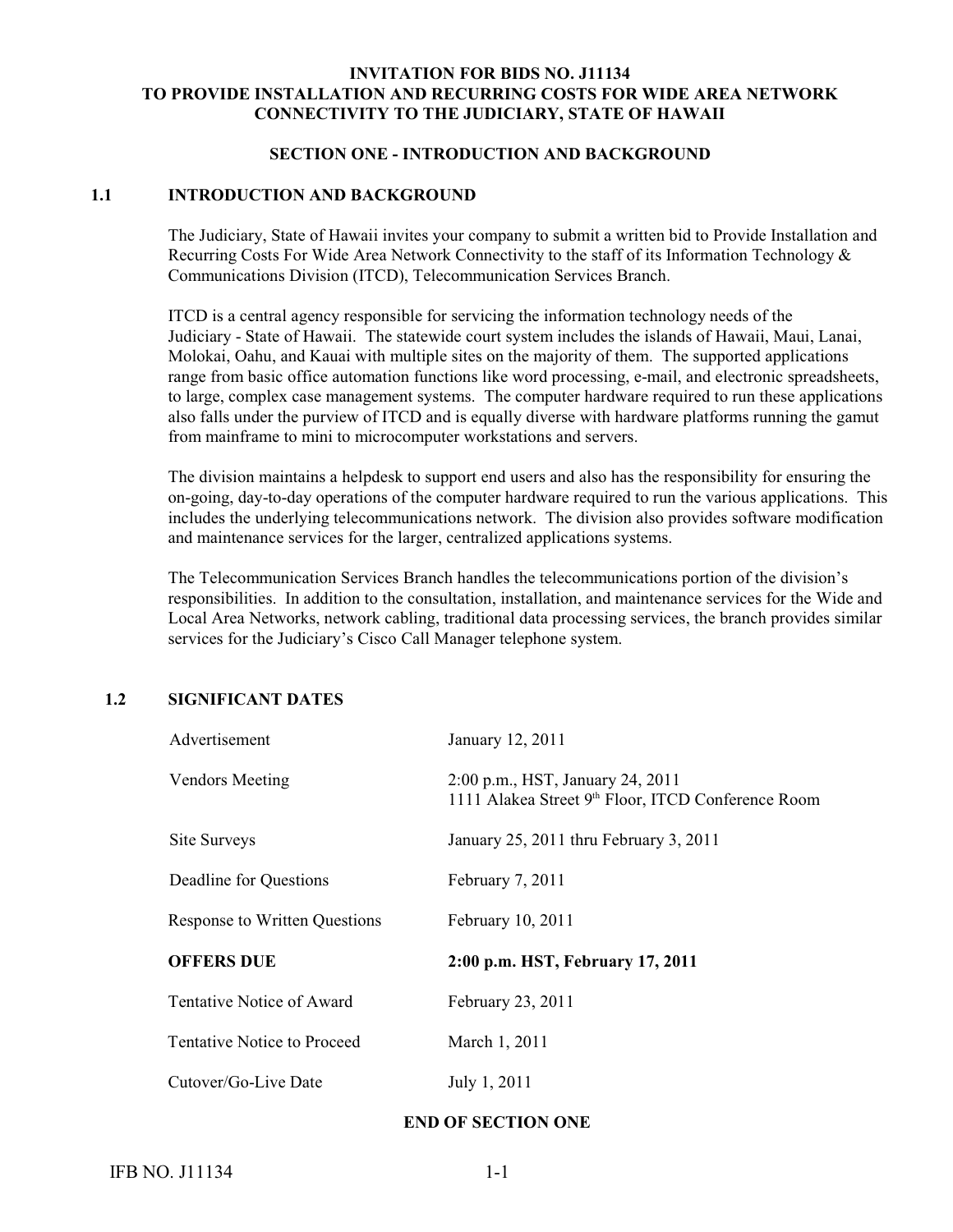# **SECTION TWO - SPECIFICATIONS**

# **2.1 GENERAL INFORMATION**

- 2.1.1 This Invitation for Bids (IFB) solicits offers from vendors for providing installation and recurring costs for a MUX DS3/T1 wide area network connectivity for Judiciary's voice/data/video network statewide as specified by the Information Technology and Communications Division (ITCD) of the Judiciary, State of Hawaii to create a price list for all Judiciary programs to utilize.
- 2.1.2 Currently, the Judiciary's wide area network is comprised of a Hawaiian Telcom MUX DS3 wide area network statewide. Two DS3 are located in our centralized network operations center (NOC) located at 1111 Alakea Street 1<sup>st</sup> Floor, Honolulu, HI. All remote sites listed below are connected via T1 circuits.

| Item<br>Number | <b>Site Address</b>                                                                    | <b>Existing Service</b>                                                                                                    | <b>Estimated Quantities Of New</b><br>T1 Circuits           |
|----------------|----------------------------------------------------------------------------------------|----------------------------------------------------------------------------------------------------------------------------|-------------------------------------------------------------|
| $\mathbf{1}$   | Kauikeaouli Hale<br>1111 Alakea Street 1 <sup>st</sup> Floor<br>Honolulu, Hawaii 96813 | Two Hawaiian Telcom DS3.<br>This is the Judiciary's<br>centralized voice/data/video<br>network operations center<br>(NOC). | 0T1<br><i>*Two MUX DS3 will be</i><br>installed in our NOC. |
| $\overline{2}$ | <b>ADLRO</b><br>2875 S. King Street<br>Honolulu, Hawaii 96826                          | Hawaiian Telcom T1                                                                                                         | 1                                                           |
| 3              | CJC Oahu<br>3019 Pali Highway<br>Honolulu, Hawaii 96813                                | Hawaiian Telcom T1                                                                                                         | 1                                                           |
| $\overline{4}$ | <b>OPG</b><br>345 Queen Street S.808<br>Honolulu, Hawaii 96813                         | Hawaiian Telcom T1                                                                                                         | 1                                                           |
| 5              | Driver's Education<br>1001 Bishop Street S.555<br>Honolulu, Hawaii 96813               | Hawaiian Telcom T1.                                                                                                        | 1                                                           |
| 6              | Home Maluhia<br>902 Alder Street<br>Honolulu, Hawaii 96814                             | Hawaiian Telcom T1                                                                                                         | 1                                                           |
| 7              | Abner Paki Hale<br>45-939 Pookela Street<br>Kaneohe, Hawaii 96744                      | Hawaiian Telcom T1                                                                                                         | 1                                                           |
| 8              | <b>Ewa District Court</b><br>870 Fourth Street<br>Pearl City, Hawaii 96782             | Hawaiian Telcom T1                                                                                                         | 1                                                           |

2.1.3 The estimated amount of T1 lines and MUX DS3.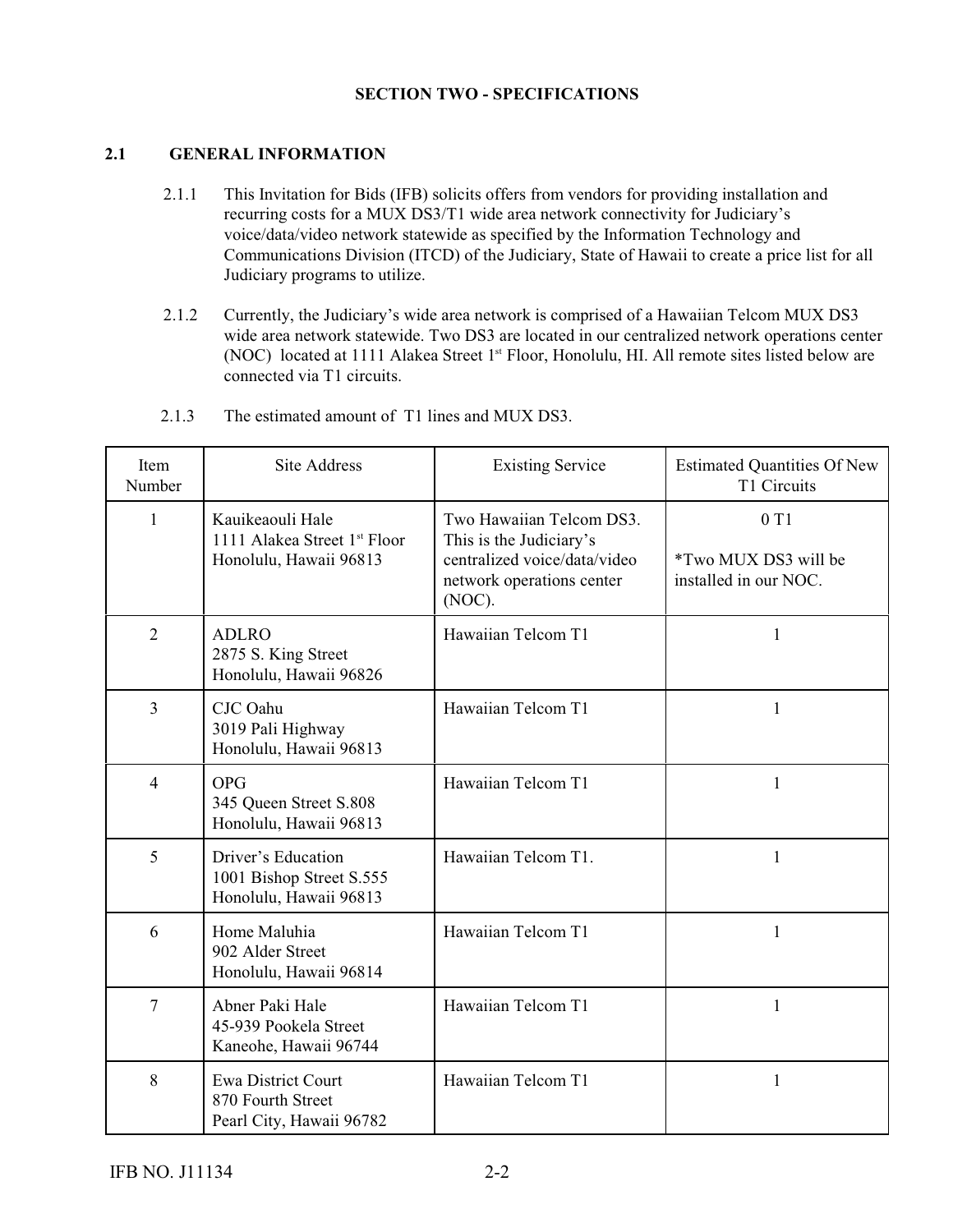| 9  | Wahiawa District Court<br>1034 Kilani Avenue<br>Wahiawa, Hawaii 96786                                    | Hawaiian Telcom T1      | 1            |
|----|----------------------------------------------------------------------------------------------------------|-------------------------|--------------|
| 10 | Records Management<br>1624 Hart Street<br>Honolulu, Hawaii 96817                                         | Hawaiian Telcom T1      | 1            |
| 11 | Ronald T.Y. Moon Judiciary<br>Complex<br>4675 Kapolei Parkway<br>Kapolei, Hawaii 96707                   | Hawaiian Telcom T1      | 1            |
| 12 | Hoapili Hale<br>2145 Main Street<br>Wailuku, Maui, Hawaii 96793                                          | Hawaiian Telcom T1      | 1            |
| 13 | Maui ACS<br>2050 Main Street 2 <sup>nd</sup> Flr<br>Wailuku, Maui, Hawaii 96793                          | Hawaiian Telcom T1      | 1            |
| 14 | Maui Drug Court<br>2200 Main Street S.101<br>Wailuku, Maui, Hawaii 96793                                 | <b>NEW SITE; New T1</b> | 1            |
| 15 | Lahaina District Court<br>1870 Honoapiilani Highway<br>Lahaina, Maui, Hawaii 96761                       | Hawaiian Telcom T1      | 1            |
| 16 | CJC Maui<br>1773 Wili Pa Loop<br>Wailuku, Maui, Hawaii 96793                                             | Hawaiian Telcom T1      | 1            |
| 17 | Hale Kaulike<br>777 Kilauea Avenue<br>Hilo, Hawaii 96720                                                 | Hawaiian Telcom T1      | 1            |
| 18 | Keakealani Building<br>79-1020 Haukapili Street<br>Kealakekua, Hawaii 96750                              | Hawaiian Telcom T1      | 1            |
| 19 | <b>Lenders Document Service</b><br><b>Building</b><br>77-6399 Nalani Street<br>Kailua Kona, Hawaii 96740 | Hawaiian Telcom T1      | $\mathbf{1}$ |
| 20 | <b>Carter Professional Center</b><br>65-1230 Mamalahoa<br>Kamuela, Hawaii 96750                          | Hawaiian Telcom T1      | 1            |
| 21 | Kona Drug Court<br>81-940 Halekii Street<br>Kealakekua, Hawaii 96740                                     | Hawaiian Telcom T1      | 1            |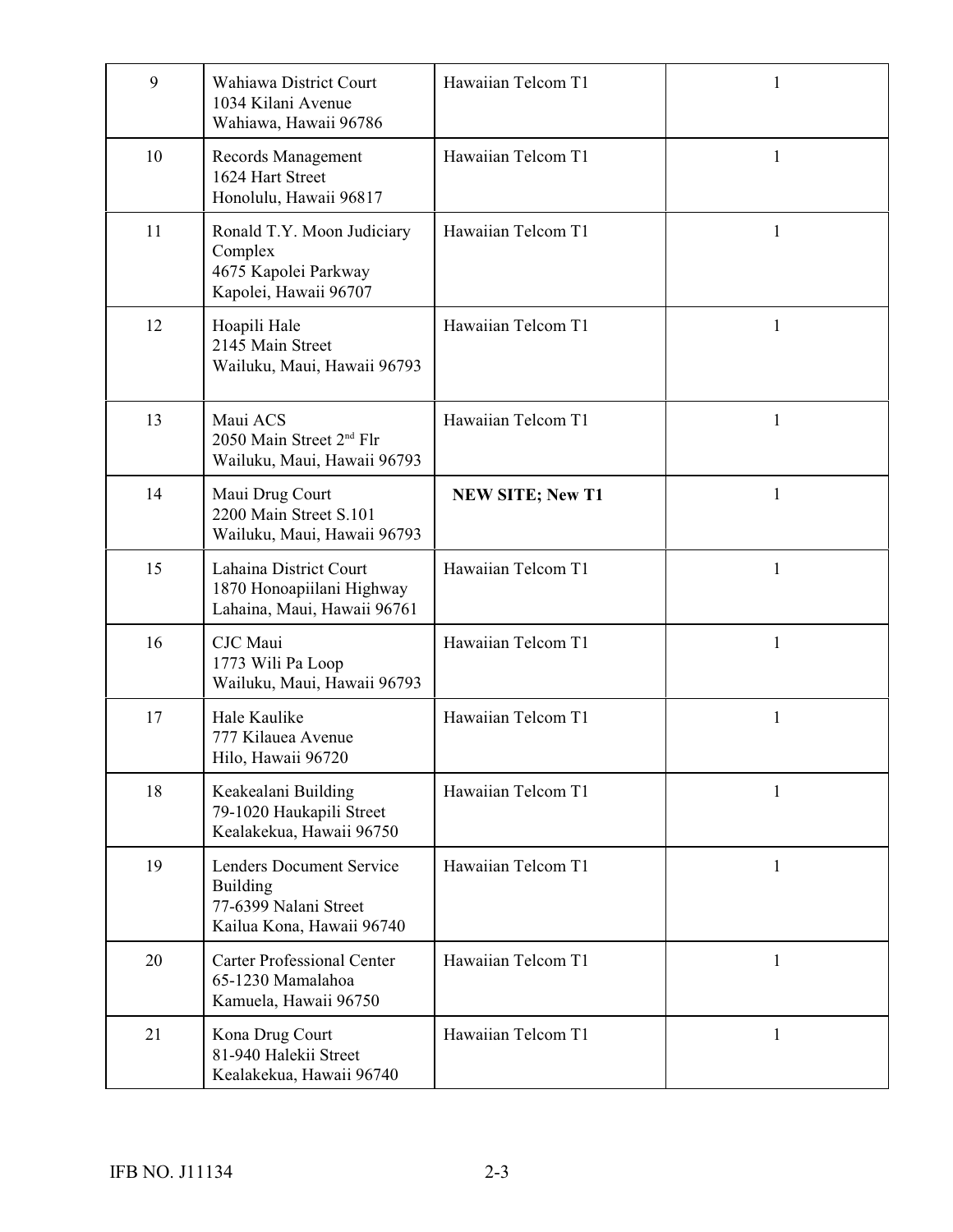| 22 | Kona Drivers Ed<br>81-980 Halekii Street<br>Kealakekua, Hawaii 96740                              | Hawaiian Telcom T1 | 1            |
|----|---------------------------------------------------------------------------------------------------|--------------------|--------------|
| 23 | Waimea Civic Center at<br>Kamuela<br>67-5187 Kamamalu Street<br>Kamuela, Hawaii 96743             | Hawaiian Telcom T1 | 1            |
| 24 | <b>CJC</b> Hilo<br>1290 Kinoole Street<br>Hilo, Hawaii 96720                                      | Hawaiian Telcom T1 | $\mathbf{1}$ |
| 25 | CJC Kona<br>77-6403 Nalani Street<br>Kailua Kona, Hawaii 96740                                    | Hawaiian Telcom T1 | 1            |
| 26 | Puuhonua Kaulike<br>3970 Kaana Street<br>Lihue, Kauai, Hawaii 96766                               | Hawaiian Telcom T1 | $\mathbf{1}$ |
| 27 | <b>CJC</b> Kauai<br>4473 Pahee Street<br>Lihue, Hawaii 96766                                      | Hawaiian Telcom T1 | $\mathbf{1}$ |
| 28 | Molokai District Court<br>55 Makaena Street<br>Kaunakakai, Molokai, Hawaii<br>96748               | Hawaiian Telcom T1 | 1            |
| 29 | Molokai ACS<br>109 Ala Malama Street<br><b>Building D</b><br>Kaunakakai, Molokai, Hawaii<br>96748 | Hawaiian Telcom T1 | 1            |
| 30 | Lanai District Court<br>730 Lanai Avenue Suite 131<br>Lanai City, Hawaii 96763                    | Hawaiian Telcom T1 | $\mathbf{1}$ |
| 31 | Kau Division<br>95-5669 Mamalahoa<br>Highway, Naalehu, HI 96772                                   | Hawaiian Telcom T1 | $\mathbf{1}$ |
| 32 | North Kohala Division<br>54-3900 Kapaau Road<br>Kapaau, HI 96755                                  | Hawaiian Telcom T1 | $\mathbf{1}$ |
| 33 | Honokaa Division<br>45-3362 Mamane Street<br>Honokaa, HI 96727                                    | Hawaiian Telcom T1 | $\mathbf{1}$ |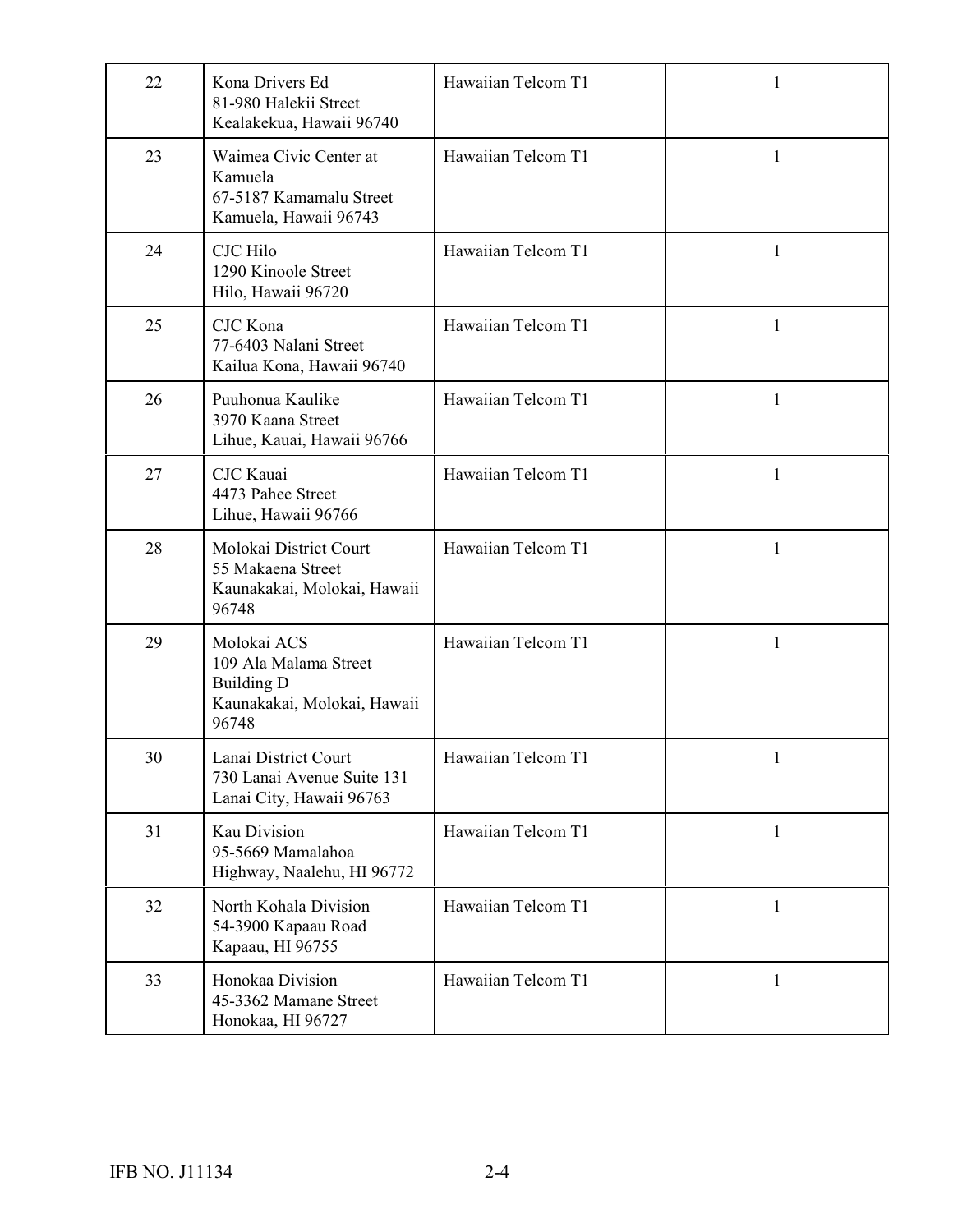- 2.1.4 Although there are thirty-three (33) sites listed, the Judiciary may at it's own discretion open new or relocate programs to create additional or reduce sites which may require wide area connectivity. All existing and new sites will be covered by this invitation for bid (IFB). Future sites are Kona Judiciary Complex and Kapolei Administration Building. Additionally, the Judiciary may at it's own discretion cut programs or close sites which will reduce the amount of wide area connections.
- 2.1.5 The Judiciary may at it's own discretion close any listed site. There will be no termination liability agrement (TLA). There shall be no penalties for termination of service.
- 2.1.6 Depending on the provided costs of each T1 per site, the Judiciary may or may not choose to have a T1 installed.
- 2.1.7 The Judiciary's normal business hours are from 7:45 am to 4:30 pm, Hawaii Standard Time, Monday thru Friday, except for State Holidays and Furlough days. The awarded vendors work hours shall follow the Judiciary's work hours. After hours work will have to be arranged with the officer-in charge (OIC) or his designee.
- 2.1.8 Site inspections are welcomed. Please make arrangements with the officer-in-charge (OIC).
- 2.1.9 **The existing T1s are on Hawaiian Telcom contract J08190. The contract will expire on June 30, 2011, therefore, switching to the awarded vendor's MUX DS3 and T1s must occur by July 1, 2011. The awarded vendor's billing will start on July 1, 2011.**

#### **2.2 TECHNICAL SPECIFICATIONS**

- 2.2.1 All T1 lines are to be configured for B8ZS and ESF.
- 2.2.2 The T1's shall connect to a customer provided Cisco routers at each of the possible thirty-one sites which may be converted.
- 2.2.3 The two MUX DS3 shall connect to a customer provided Cisco core switch located at our NOC.

#### **2.3 GENERAL REQUIREMENTS**

- 2.3.1 The awarded vendor shall show all qualifications to provide MUX DS3 wide area network to the officer-in-charge (OIC). At the time of bidding, the vendor shall have a minimum of three (3) years experience installing and maintaining a similar wide area network.
- 2.3.2 The awarded vendor shall furnish all equipment, materials, **uninterruptible power supplies (if local electrical power is required)**, labor, tools, transportation, and supervision required for on-site installation services. The contractor shall perform all work in accordance with industry standards and follow manufacturer's guidelines.
- 2.3.3 **The awarded vendor shall be capable of performing installations and maintenance services at all Judiciary locations statewide (Oahu, Maui, Big Island, Kauai, Molokai, and Lanai). A MUX DS3/T1 implementation plan to show completion of installation by July 1, 2011 shall be provided to and approved by the OIC before any installation occurs. The awarded vendor's billing will start on July 1, 2011.**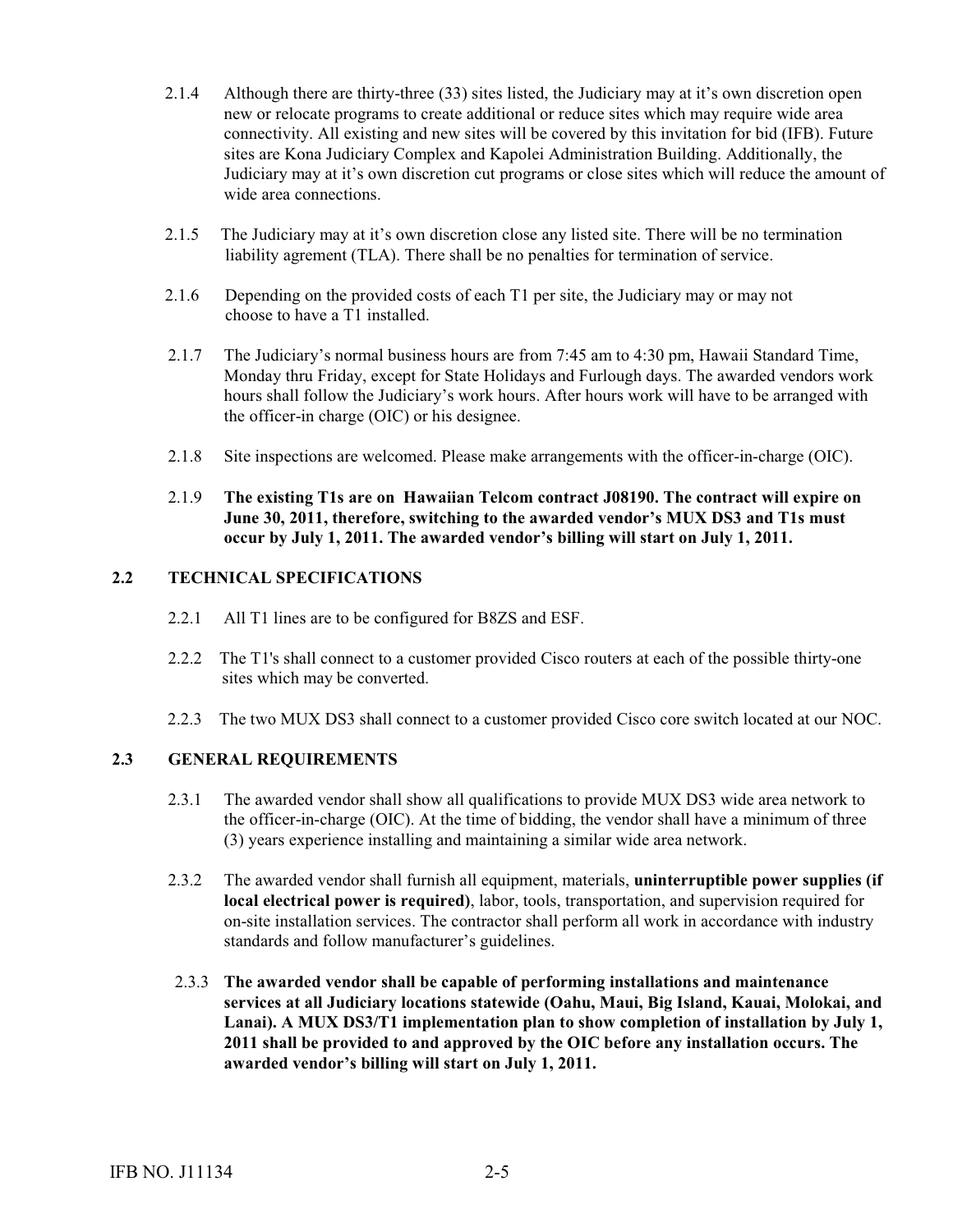2.3.4 The awarded vendor shall designate a project manager responsible for installation, coordination, testing, and acceptance of all work performed under this IFB. The project manager shall have technical and operational decision making authority.

The project manager shall have monthly and as needed meetings with the Officer-in-Charge (OIC) and his staff. The project manager shall furnish a summary report with status of all contracted installations and/or services as requested by the OIC.

- 2.3.5 The awarded vendor shall be able to handle multiple projects simultaneously. Prompt response to requests for quotations, project planning, and scheduling is mandatory.
- 2.3.6 The awarded vendor shall have a toll free 1-800 number for reporting trouble calls.
- 2.3.7 The awarded vendor shall have a 7 day x 24 hour x 365 days trouble call center.
- 2.3.8 Problems reported to the trouble call center shall be responded to within thirty minutes.
- 2.3.9 If the problem reported to the trouble call center cannot be resolved within sixty minutes from time of the reported trouble, the trouble call center will contact (preferably by email) the Judiciary's OIC with a detailed technical statement of the problem and time frame of the resolution.

 The trouble call center shall contact the OIC every hour thereafter to provide resolution updates until final resolution.

# **END OF SECTION TWO**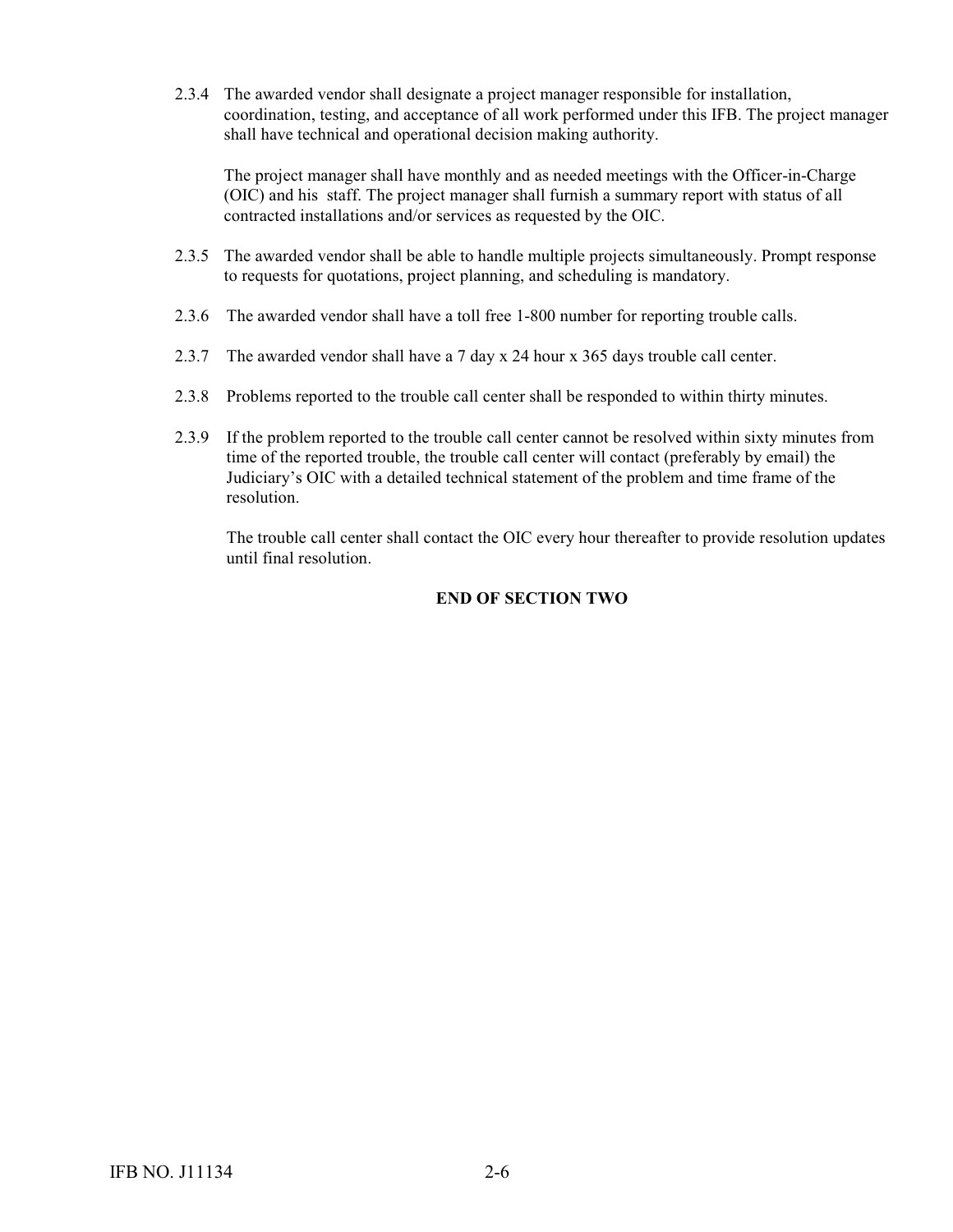## **SECTION THREE - SPECIAL PROVISIONS**

#### **3.1 SCOPE**

 The contract for the wide area network connectivity as specified herein shall be in accordance with these Special Provisions, Specifications, and the General Conditions.

#### **3.2 OFFICER-IN-CHARGE**

For the purposes of this contract, Richard Murakami, telephone (808) 538-5314, and email: richard.h.murakami@courts.state.hi.us is designated Officer-in-Charge (OIC).

#### **3.3 TERM OF CONTRACT**

The tentative term of the contract shall be for the period commencing on July 1, 2011 to June 30, 2012.

Unless terminated , and subject to the availability of funds, the contract may be extended by the Judiciary for three (3) additional twelve month periods without rebidding, upon mutual agreement in writing at least sixty (60) days prior to expiration. The three additional twelve month periods are July 1, 2012 to June 30, 2013; July 1, 2013 to June 30, 2014; and July 1, 2014 to June 30, 2015.

The Judiciary may terminate the contract at any time upon sixty (60) days prior written notice.

 The contract shall not have any termination liability agreement (TLA).There shall be no penalties for termination of service.

#### **3.4 OFFER PREPARATION**

All responses must be typewritten on the offer forms provided and on any additional sheets required to meet the detailed responses as stated in the Specifications and/or Special Provisions and must be in accordance with the terms and conditions stated herein. All costs associated with this offer preparation are the sole responsibility of the Offeror. Any offer stating terms and/or conditions contradictory to those included herein may be rejected without further consideration.

- 3.4.1 Legal Name. Offeror is requested to submit its offer using Offeror's exact legal name as registered with the Department of Commerce and Consumer Affairs, if applicable; and to indicate exact legal name in the appropriate spaces on OFFER FORM, page OF-1. Failure to do so may delay proper execution of the contract.
- 3.4.2 Quotation. Prices offered shall be based on delivery of products and services to Judiciary and shall include all applicable costs and taxes including the Hawaii General Excise Tax. If there is a discrepancy in the prices submitted, the unit price submitted will prevail.
- 3.4.3 Wage Certificate. Pursuant to Procedural Requirements Section 3.8, the Wage Certificate is attached to the Offer Form.
- 3.4.3 Additional Information. Provide names and addresses of Joint Contractors/Subcontractors, of References, and of Local Representatives.
- 3.4.4 Proposal Guaranty**.** A Proposal Guaranty is NOT required for this IFB.

IFB NO. J11134 3-1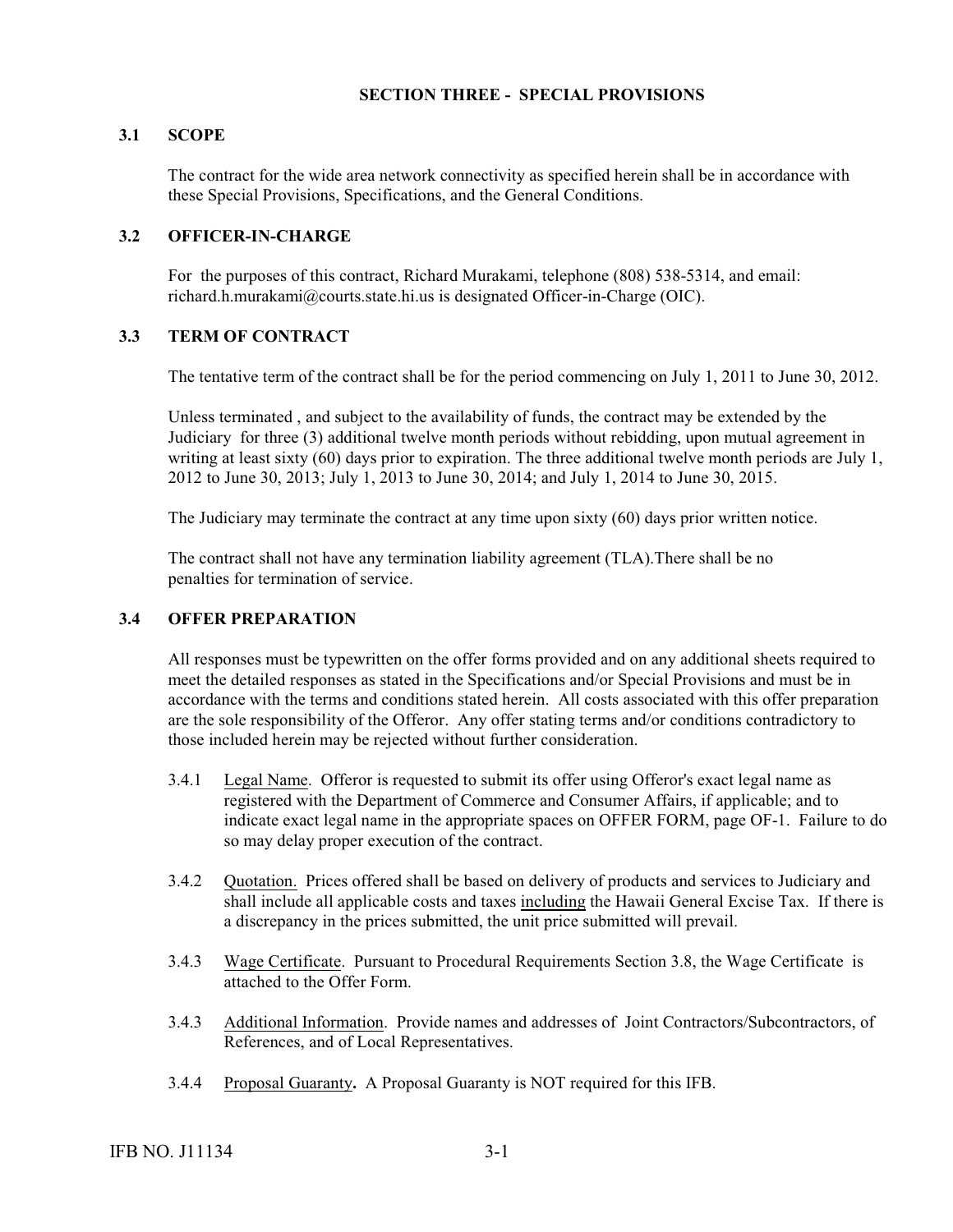- 3.4.5 Tax Clearance. See General Conditions and Section 3.8 Award for instructions. For sealed offer submittal purposes, your tax clearance must be valid on the solicitation's legal ad date or any date thereafter, up to the offer due date. A valid tax clearance certificate received with the offer will remain valid for the contract award.
- 3.4.6 Tax Liability. For information and asisstance in determining tax liability under this solicitation, Offerors may call the State of Hawaii Department of Taxation, telephone (800) 222-3229 or (808) 587-1455.
- 3.4.7 Hawaii Vendors. A vendor doing business in the State of Hawaii, as evidenced by its Hawaii general excise tax (GET) license number, is liable for the Hawaii GET, currently 4% or 4.5%\*, and the applicable use tax, currently ½%, resulting from this solicitation. (*\*Note: The 4.5% GET rate applies to sales made on Oahu only; the 4% GET rate affects the other islands of Hawaii. See State of Hawaii Dept. of Taxation website for further clarification:* [http://www.hawaii.gov/tax/a2\\_b2\\_7csurchg.htm](http://www.hawaii.gov/tax/a2_b2_7csurchg.htm) *)*
- 3.4.8 Tax-Exempt Vendors. If an Offeror is a person exempt by the HRS from paying the GET and use tax and therefore not liable for the taxes under this solicitation, Offeror shall state its taxexempt status and cite the HRS chapter or section allowing the exemption.
- 3.4.9 Taxpayer Preference. For evaluation purposes, pursuant to Sec. 103D-1008, HRS, the Offeror's tax-exempt price offer submitted in response to an IFB shall be increased by the applicable retail rate of general excise tax and the applicable use tax. Under no circumstance shall the dollar amount of the award include the aforementioned adjustment.

#### **3.5 WRITTEN INQUIRIES**

Inquiries or questions concerning discrepancies, omissions, non-compliance with any requirement of this Wide Area Network Connectivity IFB, or doubts as to the meaning of specifications, special provisions, general conditions, or selection must be communicated in writing by the date indicated in the Significant Dates Section 1.2, to the following address:

The Judiciary, State of Hawaii Financial Services Division Attn: Jonathan Wong 1111 Alakea Street, 6th floor Honolulu, HI 96813-2807

Fax: (808) 538-5802, or [email:jonathan.h.wong@courts.state.hi.us](mailto:email:jonathan.h.wong@courts.state.hi.us)

Offeror may provide its express mail service account number or FAX number so that responses may be sent to offeror with minimum delay. Every effort will be made to ensure that responses are available on a timely basis, however, the Judiciary is not responsible for offeror's late receipt of responses to written questions due to carrier delays.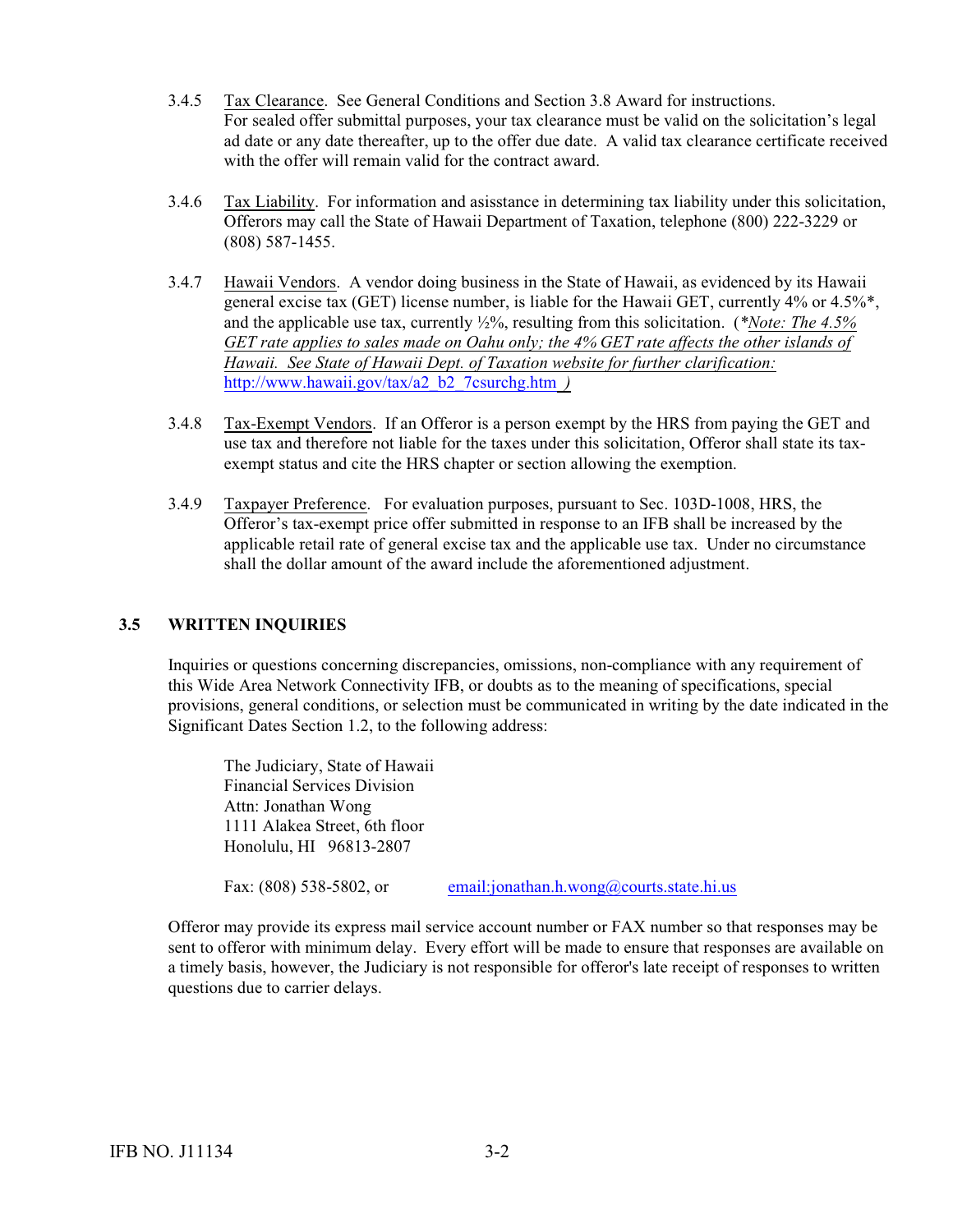#### **3.6 SUBMISSION OF OFFERS**

Offerors shall submit three (3) sets (1 original  $+ 2$  copies) of their sealed offer no later than the date and time indicated in Section 1.2, Significant Dates, to:

 The Judiciary, State of Hawaii Fiscal Support Services Office 1111 Alakea Street, 6th Floor Honolulu, HI 96813 -2807 Attention: Jonathan Wong

# **OFFERS RECEIVED AFTER THE DATE AND TIME SPECIFIED SHALL NOT BE ACCEPTED AND SHALL BE RETURNED TO THE VENDOR UNOPENED.**

**Offers on CD.** As an option to submitting hard copies (orig. +2) of your entire offer packet, offers may be submitted on CD (3copies of CD) in Adobe's pdf format along with hard copies of the Offer Form, all no later than the date and time indicated in the Significant Dates section of this RFP.

**Offers via electronic submittal**. As another option to submitting hard copies of your offer packet, offers may be submitted no later than the date and time indicated in the Significant Dates section of this RFP to the above Purchasing Specialist via Email or FAX.

**Offeror bears responsibility for transmission**. Offerors who submit proposals or amendments by electronic means, bear the whole and exclusive responsibility for assuring that the documents are received by the purchasing agency and for ensuring the complete, correctly formatted, legible, and timely transmission of their documents. By opting to submit documents by electronic means, Offerors assume all risk that a purchasing agency's receiving equipment and system may be inoperative or otherwise unavailable at the time transmission is attempted.

#### **3.7 OFFEROR QUALIFICATION**

- 3.7.1 Experience: At the time of offer and throughout the contract period, offeror shall have an established place of business located in Hawaii and be fully qualified to service the installed Judiciary's wide area network, shall have available trained technicians to install and maintain the Judiciary's wide area network. Offeror and subcontractors shall have a minimum of three (3) years experience with installing and maintaining a similar wide area network as described in this IFB.
- 3.7.2 References. Offeror shall indicate on the Offer Form pages the names, addresses, telephone numbers, and contact persons of two (2) companies, preferably within the state of Hawaii, for which the offeror has provided a wide area network as specified in this IFB. All references must have been serviced within the past three (3) years. The Judiciary reserves the right to contact any of the listed companies to inquire about the offeror's performance. The Judiciary reserves the right to reject the offer submitted by any offeror who has not maintained and/or installed of the types of wide area network as specified in this IFB and performed services that is similar in nature to services required in this IFB or whose performance on other jobs for this type of service has been proven unsatisfactory. (See References section in OFFER FORM for further details.)
- 3.7.3 Local Representative. Offeror shall have and identify a local representative (in Hawaii) in

IFB NO. J11134 3-3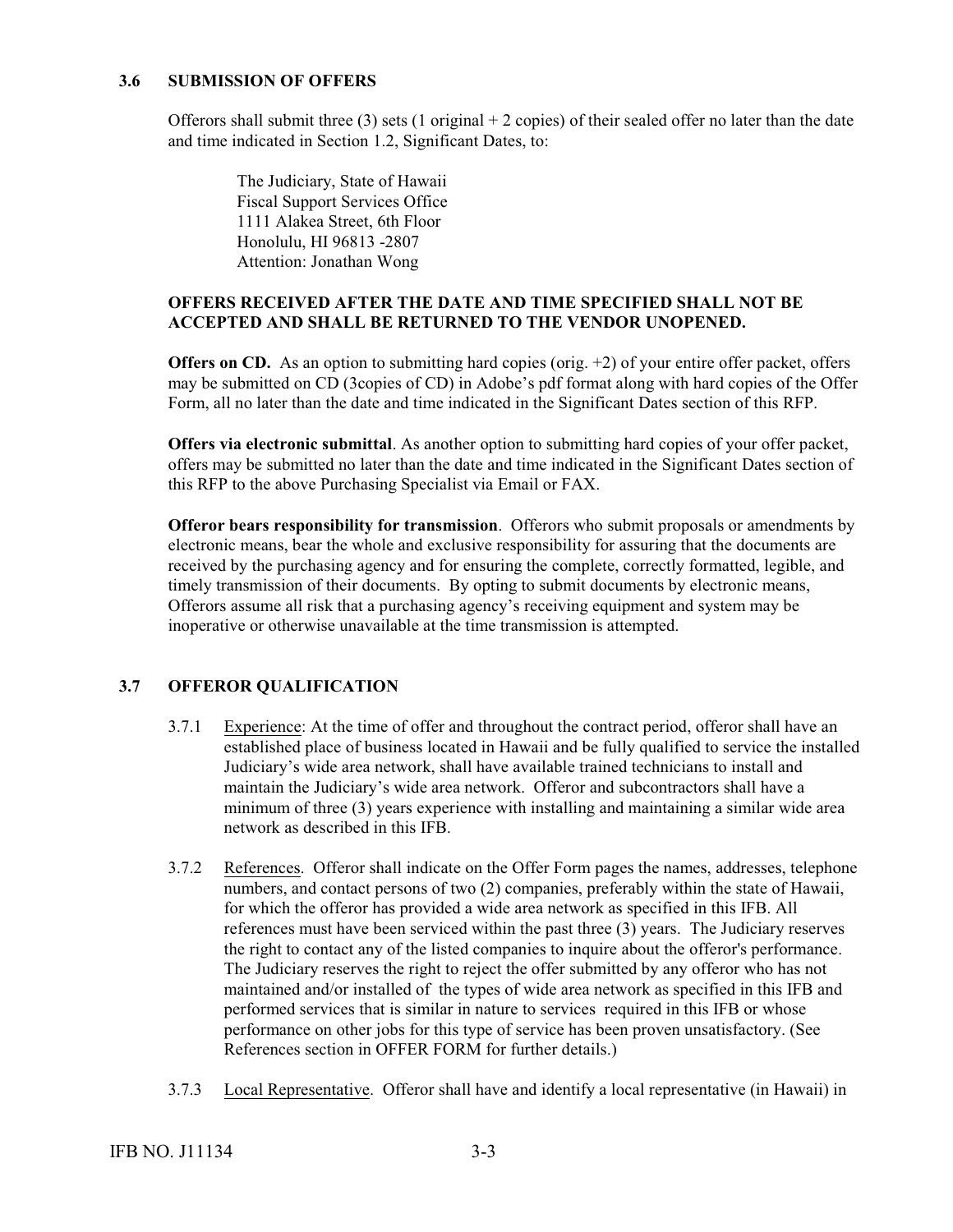order to qualify for award. Local representative must have an office location in the state of Hawaii, from where he/she conducts his/her business during normal working hours and from where he/she will be accessible for requests or network connectivity problems. Local representative shall be able to meet with the Judiciary and be available, accountable, and be responsible for the installation and maintenance of the wide area network as specified in this IFB for the duration of the contract period. Failure on the part of the Offeror to meet this requirement shall result in rejection of Offer.

#### **3.8 AWARD**

- 3.8.1 Method of Award. Award, if any, will be made to the responsive and responsible offeror submitting the lowest TOTAL BID PRICE. Offerors must submit a bid for both the installation and recurring costs in order to be considered for award.
- 3.8.2. HRS Chapter 237 Tax Clearance requirement for award. Pursuant to §103D-328, HRS, prior to the execution of the contract, the successful Offeror shall be required to submit a tax clearance certificate issued by the Hawaii State Department of Taxation (DOTAX) and the Internal Revenue Service (IRS). The certificate is valid for six (6) months from the most recent approval stamp date on the certificate and must be valid on the date received by the Judiciary.

The Contractor is required to submit a tax clearance certificate, not over two months old, with an original green certified copy stamp, upon completion of the contract.

The tax clearance certificate may be obtained from the following site: <http://www.state.hi.us/tax/2006/a6.pdf> or by Fax/Mail at (808) 587-7522 or 1-800-222- 7572.

3.8.3. HRS Chapters 383 (Unemployment Insurance), 386 (Workers' Compensation), 392 (Temporary Disability Insurance), and 393 (Prepaid Health Care) requirements for award.

Instructions are as follows:

Pursuant to §103D-310(c), HRS, the lowest responsive Offeror shall be required to submit a certificate of compliance issued by the Hawaii State Department of Labor and Industrial Relations (DLIR). The certificate is valid for  $six(6)$  months from the date of issue and must be valid on the date it is received by the Judiciary. A photocopy of the certificate is acceptable to the Judiciary.

The certificate of compliance shall be obtained on the State of Hawaii, DLIR *APPLICATION FOR CERTIFICATE OF COMPLIANCE WITH SECTION 103D-310(c), HRS, Form LIR#27* which is available at <http://hawaii.gov/labor/forms/DCD-LIR27.pdf> or at the neighbor island DLIR District offices. The DLIR will return the form to the Offeror which in turn shall submit it to the Judiciary Contracts & Purchasing Office at 1111 Alakea Street,  $6<sup>th</sup>$  Floor.

The application for the certificate is the responsibility of the Offeror, and must be submitted directly to the DLIR. and not the Judiciary. However, the certificate shall be submitted to the Judiciary.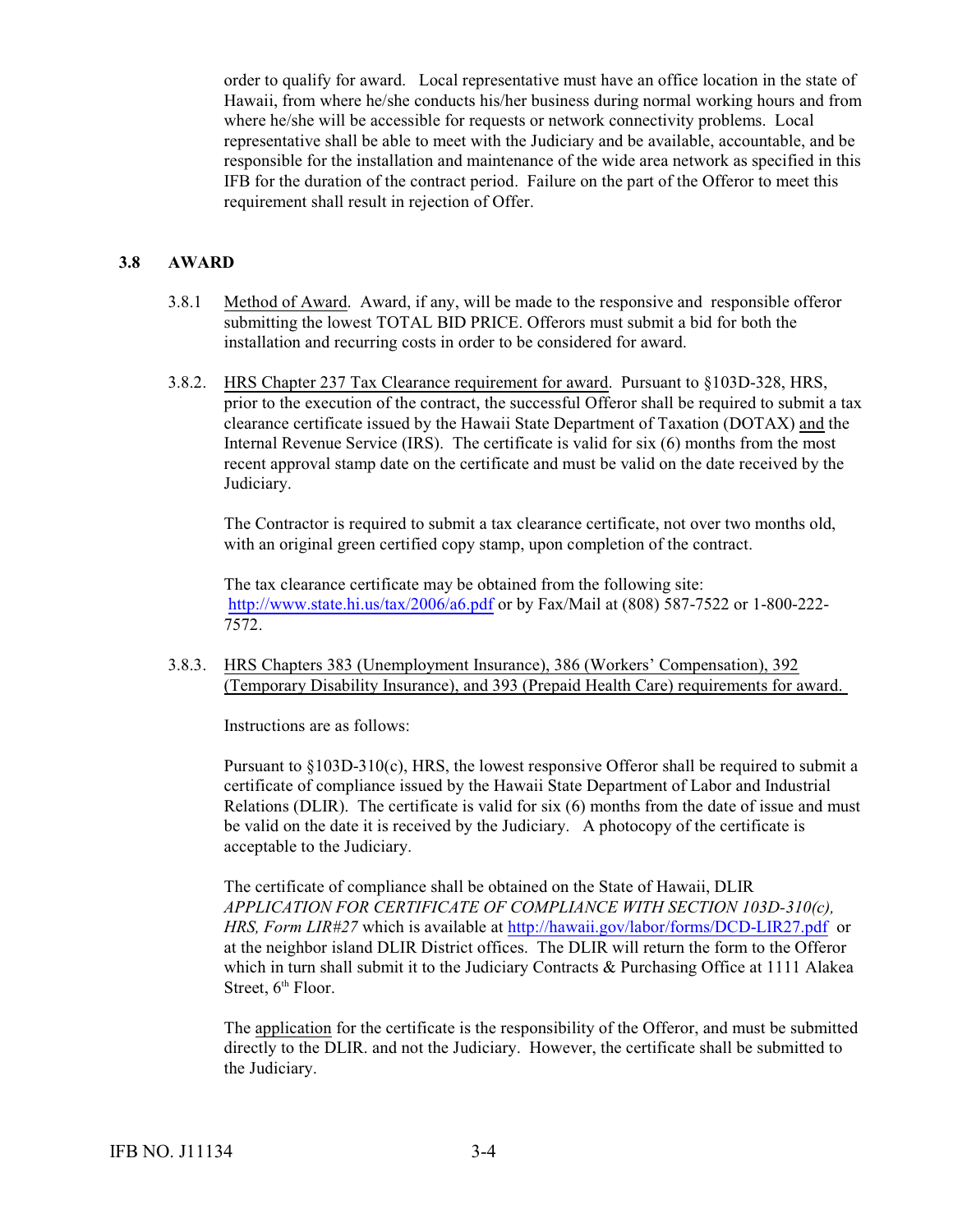3.8.4. Compliance with Section 103D-310(c), HRS, for an entity doing business in the State. The lowest responsive Offeror shall be required to submit a *CERTIFICATE OF GOOD STANDING* issued by the Department of Commerce and Consumer Affairs, Business Registration Division (BREG). The Certificate is valid for six months from date of issue and must be valid on the date it is received by the Judiciary. A photocopy of the certificate is acceptable to the Judiciary.

To obtain the Certificate, the Offeror must first be registered withe the BREG. A sole proprietorship, however, is not required to register with the BREG, and therefore not required to submit the certificate.

On-line business registration and the Certificate are available at [www.BusinessRegistrations.com](http://www.BusinessRegistrations.com) . To register or to obtain the Certificate by phone, call (808) 586-2727 (M-F 7:45 to 4:30 HST). Offerors are advised that there are costs associated with registering and obtaining the Certificate.

- 3.8.5. Hawaii Compliance Express. Alternatively, instead of separately applying for these certificates at the various state agencies, vendors may choose to use the Hawaii Compliance Express (HCE), which allows businesses to register online through a simple wizard interface at <http://vendors.ehawaii.gov/hce/splash/welcome.html> to acquire a "Certificate of Vendor Compliance." The HCS provides current compliance status as of the issuance date. The "Certificate of Vendor Compliance" indicating that vendor's status is compliant with the requirements of Chapter 103D-310(c), HRS, shall be accepted for **both contracting purposes and final payment**. Under Hawaii Law, Vendors must provide proof of compliance in order to receive a contract greater thatn \$25,000 with state and counter government entities in Hawaii. Vendors that elect to use the new HCE services will be required to pay an annual fee of \$15.00 to the Hawaii Information Consortium, LLC (HIC). Vendors choosing not to participate in the HCE program will be required to provide the paper certificates as instructed in the sections previous to this one.
- 3.8.6. Timely Submission of all Certificates. The above certificates should be applied for and submitted to the Judiciary upon award of contract. If a valid certificate is not submitted on a timely basis for award of a contract, an offer otherwise responsive and responsible may not receive the award.

# **3.9 CONTRACT EXECUTION AND EXTENSION**

3.9.1 Execution: The successful Offeror receiving the award shall be required to enter into a formal written contract with the Judiciary. The following documents are required for award of a contract: An original or certified copy of a tax clearance issued by the Hawaii State Department of Taxation and Internal Revenue Service, Certificate of Compliance issued by the Department of Labor, and Certificate in Good Standing issued by the Department of Commerce and Consumer Affairs. Upon execution of the contract, the Judiciary shall issue a Notice to Proceed, specifying the contract commencement date.

No work shall be undertaken by the Contractor prior to the commencement date specified on the Notice to Proceed. The Judiciary is not liable for any work, contract, costs, expenses, loss of profits, or any damages whatsoever incurred by the Contractor arising prior to the official starting date.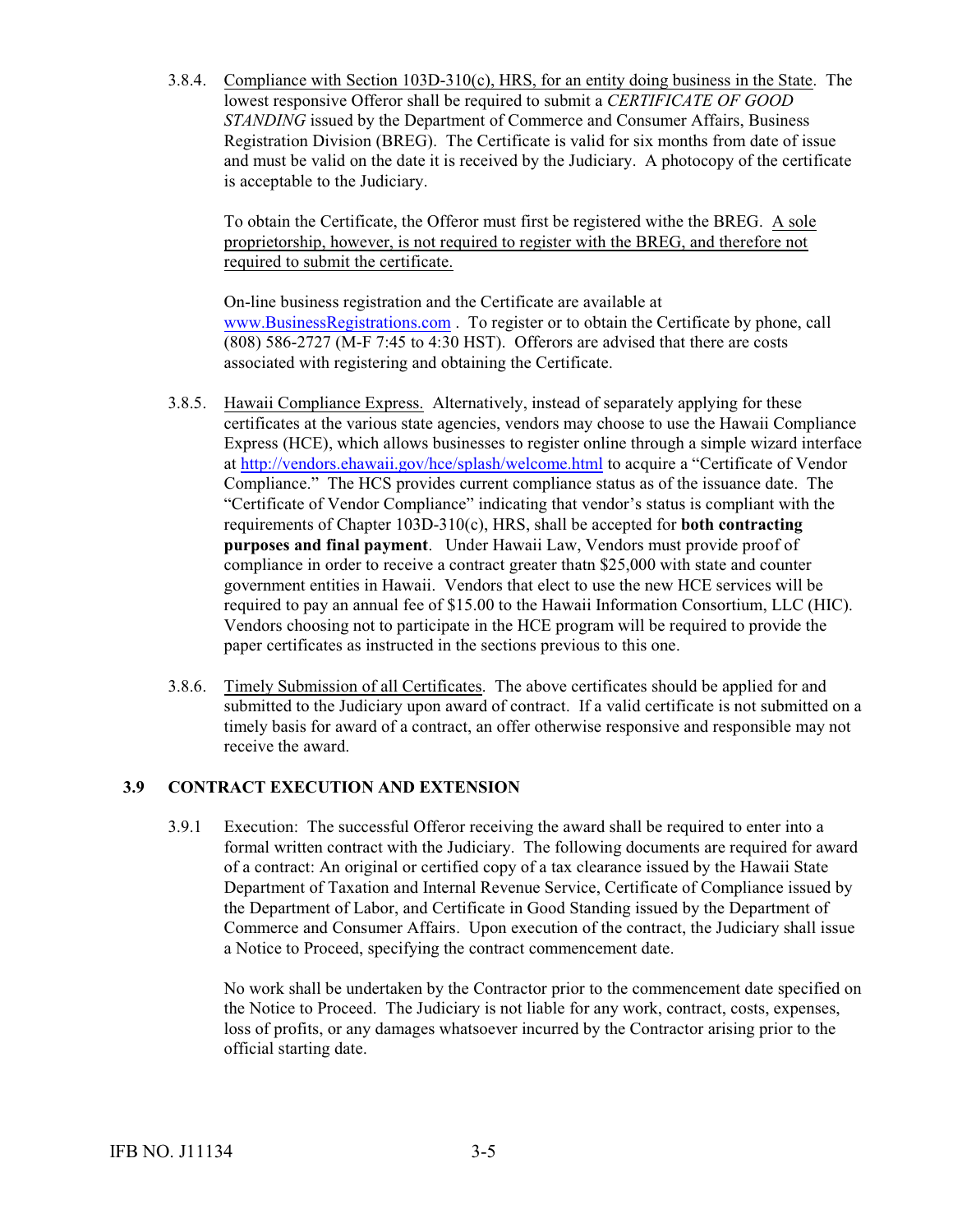3.9.2 Extension: If option to extend for an additional period is mutually agreed upon, the Contractor shall be required to execute a supplement to the contract. Any contract extension must be executed by the Contractor no less than thirty (30) days prior to the scheduled date of termination, otherwise the requirement must be rebid. All contract extensions are subject to the availability of funds.

#### **3.10 CONTRACT BOND**

Contract Bond is NOT required for this contract.

# **3.11 PERMITS, CERTIFICATES, AND LICENSES**

The Contractor shall obtain and pay for all permits, certificates, and licenses required and necessary for the performance of the work specified herein, shall post all notices required by law, and shall comply with all laws, ordinances, and regulations bearing on the conduct of work specified.

#### **3.12 PRICING INFORMATION AND ADJUSTMENTS**

- 3.12.1 No price increase will be allowed during the initial 12(twelve) month period and additional 3 (three) 12 (twelve) month extensions of the contract. However, in the event of a general price decline, the Judiciary will be entitled to reductions given to similar customers.
- 3.12.2 Price escalation:

 Rate increases that are approved for the same services provided to other government agencies may be negotiated with the Judiciary for consideration.

#### **3.13 INVOICING**

Contractor shall submit an invoice after completion of a project or moves/add/change (mac) order to the specified fiscal office designated on the purchase order. The components and services will be delivered to the specified location designated on the purchase order.

#### **3.14 PAYMENT**

Section 103-10, HRS, provides that the Judiciary shall have thirty (30) calendar days after receipt of invoice or satisfactory delivery of goods  $\&$  services to make payment. For this reason, the Judiciary will reject any offer submitted with a condition requiring payment within a shorter period. Further, the Judiciary will reject any offer submitted with a condition requiring interest payments greater than that allowed by Section 103-10, HRS, as amended.

The Judiciary will not recognize any requirement established by the Offeror and communicated to the Judiciary after award of the contract which requires payment within a shorter period or interest payment not in conformance with statute.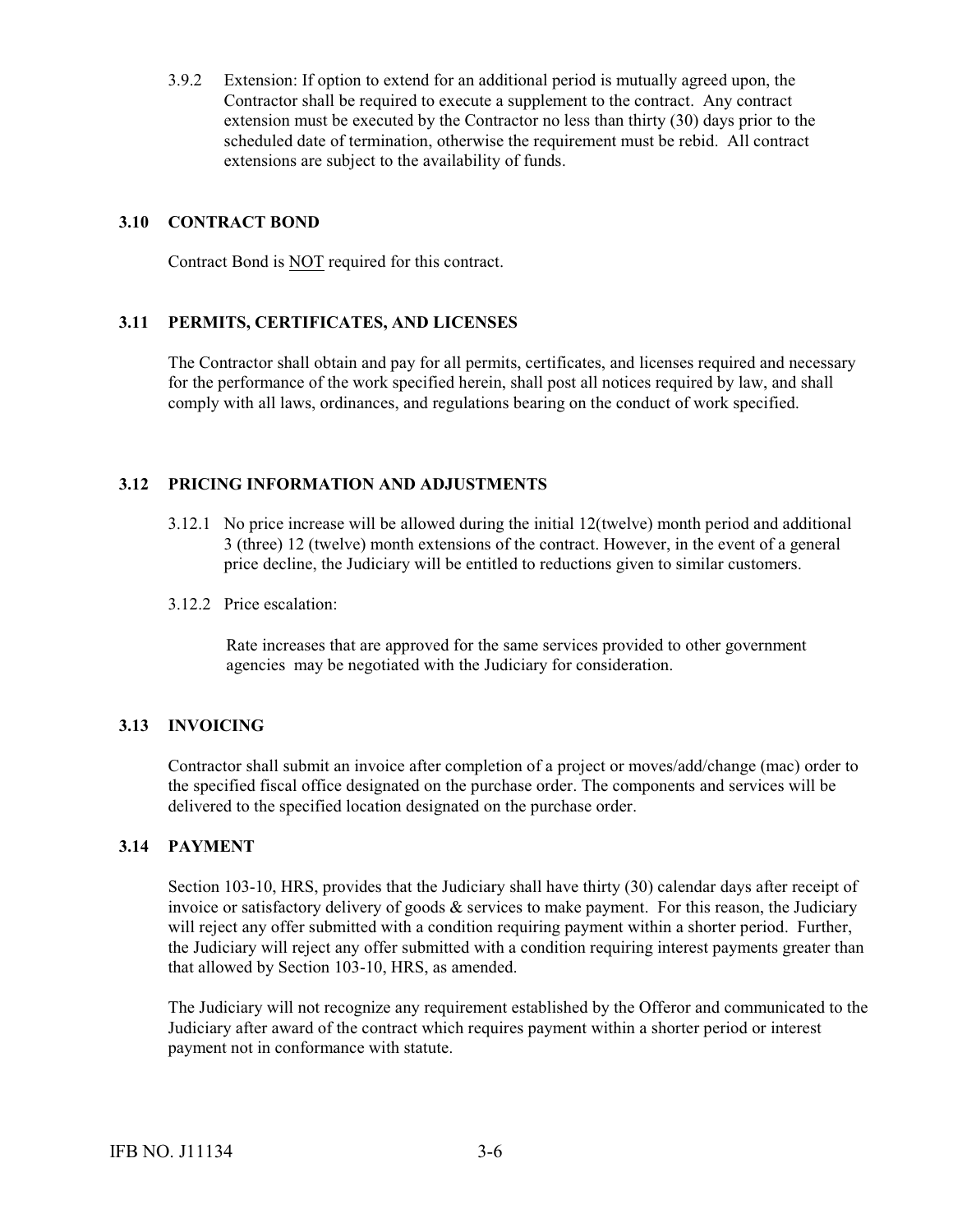# **3.15 CONTRACT STAFFING REQUIREMENTS**

Personnel whose names and resumes are submitted in the offer shall not be removed from this project without prior approval of the Judiciary. Substitute or additional personnel shall not be used for this project until a resume is received and approved by the Officer-in-Charge (OIC).

Personnel changes that are not approved by the OIC may be grounds for contract termination.

The Judiciary shall have the right, and the Contractor will comply with, any request to remove personnel from all work on this project effective immediately upon notification by the OIC.

#### **3.16 TERMINATION FOR CAUSE**

If the Contractor:

- 1. Fails to begin the work or services under the contract within or by the time specified.
- 2. Fails to perform the work with sufficient workmen, equipment, or materials to insure prompt completion of the work.
- 3. Performs the work or services negligently, or neglects or refuses to remove materials or to perform anew, such work or services that may be rejected as unacceptable.
- 4. Discontinues the prosecution of the work or services.
- 5. Otherwise breaches any term of the contract.
- 6. Becomes insolvent or is declared bankrupt, or commits any act of bankruptcy or insolvency.
- 7. Allows any final judgement to stand against him unsatisfied for a period of ten (10) days.
- 8. Makes an assignment for the benefit of creditors.
- 9. For any other cause whatsoever, fails to carry out the work or services in an acceptable manner, the Judiciary will give notice to the Contractor of such delay, neglect, or default. If the Contractor within a period of ten (10) days after the date of such notice, shall not proceed in accordance therewith, then the Judiciary will have full power and authorize, without violating the contract, to take the prosecution of the work or services out of the hands of the Contractor, and to use such methods are deemed necessary to complete the contract in an acceptable manner.

All costs and charges incurred by the Judiciary, together with the cost of completing the work or services under the contract, will be off set from any monies due or which would or might have become due to the Contractor had the Contractor completed the work under the contract. If such expense exceeds the sum which would have been payable under the contract, the Contractor shall be liable and shall pay to the Judiciary the amount of such excess within ten (10) days after demand therefore.